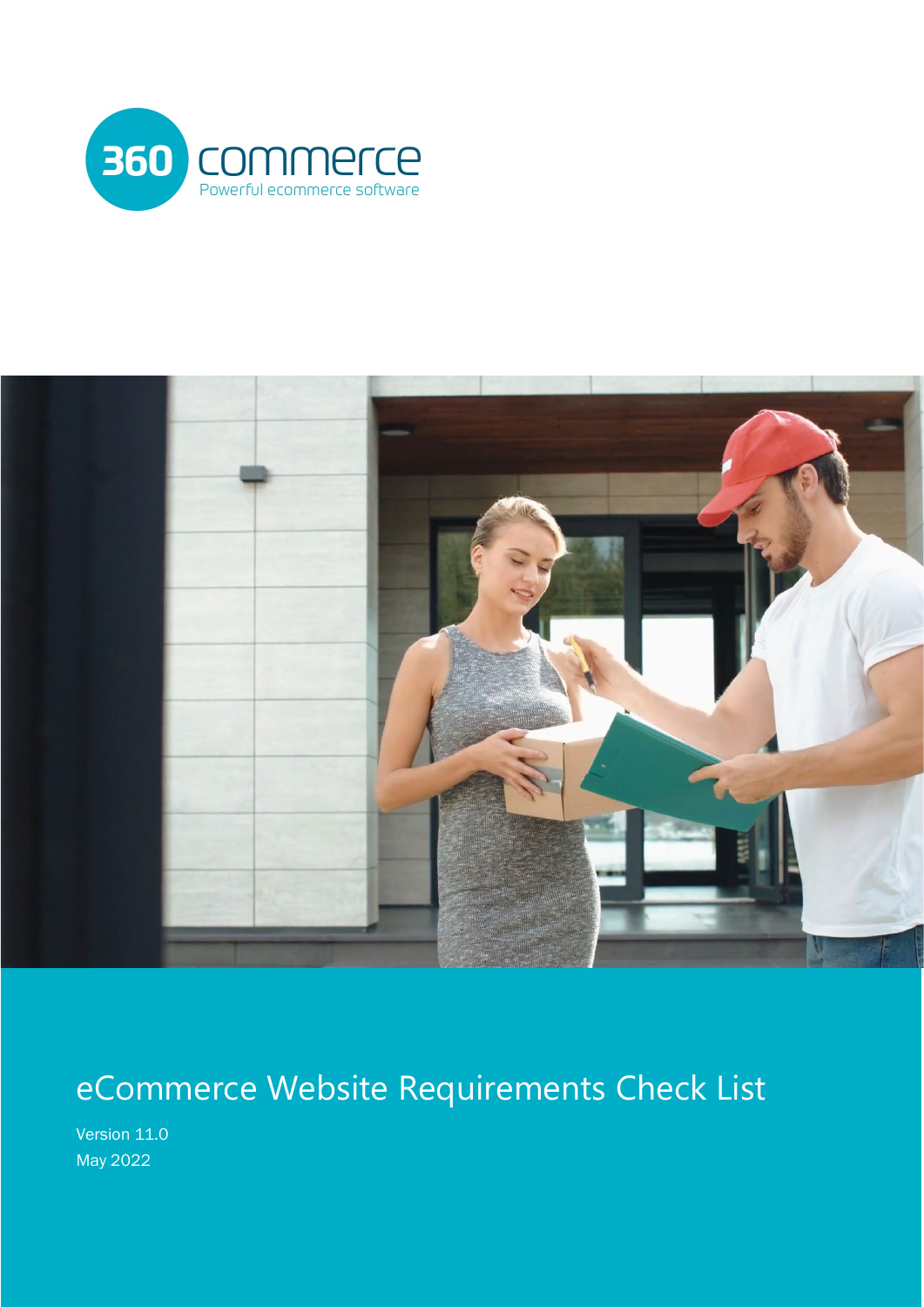

#### <span id="page-1-0"></span>Save Time and Reduce Risk

To save you time we have created this checklist of existing 360 Commerce website functionality.

This methodology will also eliminate risk for you because you will know exactly what functionality you will be getting with your new website.

If your business requires any functionality that 360 Commerce currently does not have, we can investigate adding it to our platform.

We are constantly updating 360 Commerce so new features are always arriving and will be added to your website as they become available. This will ensure a long life for your investment.

#### <span id="page-1-1"></span>How to use this Checklist

To get the most from this Checklist, please read through it ticking 'Yes' against all the features you need in your ecommerce system and 'No' for those that you definitely don't need.

Any that you are unsure of, just make a note.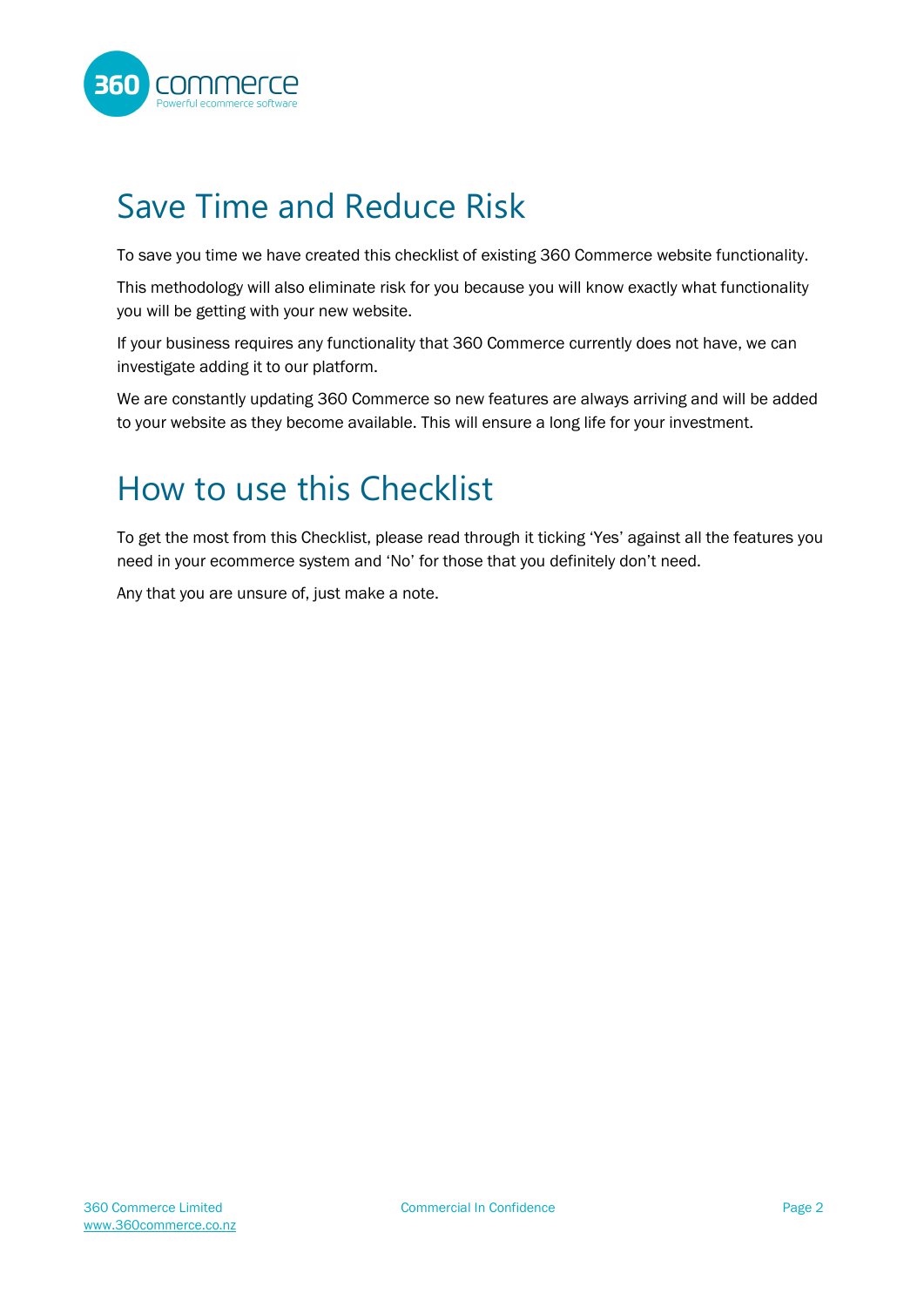

## Table of Contents

|     | Save Time and Reduce Risk                         | $\overline{2}$ |
|-----|---------------------------------------------------|----------------|
|     | How to use this Checklist                         | $\overline{2}$ |
| 1.  | <b>Customer Group Functionality</b>               | $\overline{4}$ |
| 2.  | <b>Search Features</b>                            | 5              |
| 3.  | <b>Products and Product Pricing Functionality</b> | 6              |
| 4.  | <b>Ordering Functionality</b>                     | 8              |
| 5.  | <b>Shipping Functionality</b>                     | 10             |
| 6.  | <b>Return Authorisation Request Features</b>      | 10             |
| 7.  | <b>Custom Forms Functionality</b>                 | 11             |
| 8.  | Marketing and Customer Support Functionality      | 11             |
| 9.  | <b>NetSuite ERP Integrations Modules</b>          | 13             |
| 10. | <b>Other Modules</b>                              | 14             |
| 11. | <b>Additional Requirements &amp; Notes</b>        | 14             |
|     | <b>Thank You</b>                                  | 15             |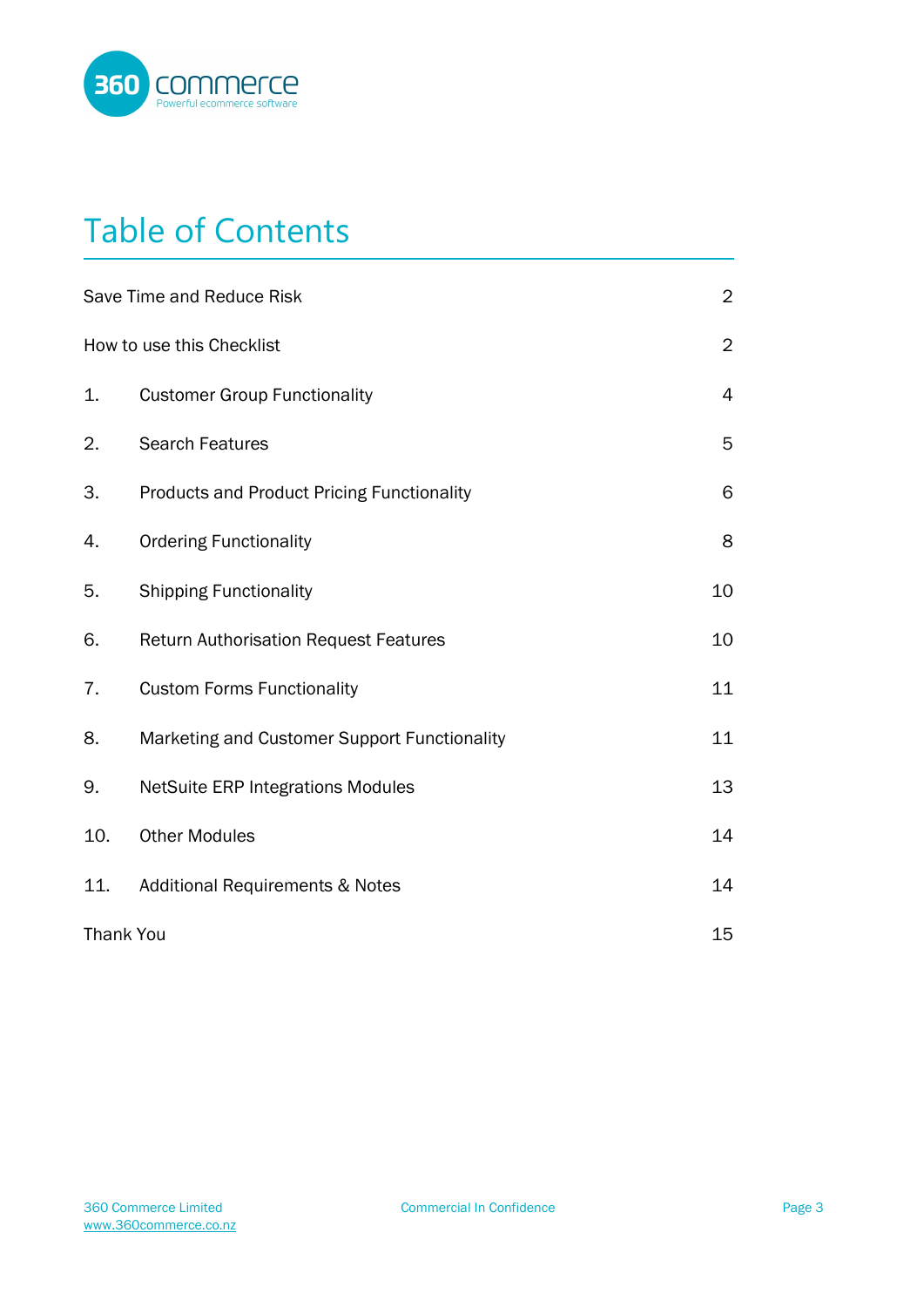

# <span id="page-3-0"></span>1. Customer Group Functionality

|                                                                                                                                                                                                                                                                                                                                                                        | <b>Yes</b> | <b>No</b> |
|------------------------------------------------------------------------------------------------------------------------------------------------------------------------------------------------------------------------------------------------------------------------------------------------------------------------------------------------------------------------|------------|-----------|
| B2B customer functionality - for selling to businesses.                                                                                                                                                                                                                                                                                                                |            |           |
| B2C customer functionality - for selling to consumers.                                                                                                                                                                                                                                                                                                                 |            |           |
| B2C guest customer functionality - (no login required).                                                                                                                                                                                                                                                                                                                |            |           |
| B2G customer functionality - for selling to local and central government bodies.                                                                                                                                                                                                                                                                                       |            |           |
| Ability to hide or show items and components according to which experience group<br>the customer is assigned to.                                                                                                                                                                                                                                                       |            |           |
| E.g. menu items, product categories, products, blogs, pages and<br>components can be shown or hidden according to which experience<br>groups the site visitor is assigned to.                                                                                                                                                                                          |            |           |
| Ability to hide all or any content until a user is logged in                                                                                                                                                                                                                                                                                                           |            |           |
| Custom pricing - ability to assign customers to a pricing level group.                                                                                                                                                                                                                                                                                                 |            |           |
| Custom shipping - ability to assign customers to a set of shipping cost rules.                                                                                                                                                                                                                                                                                         |            |           |
| Custom search results - ability to restrict product search results according to which<br>experience group the customer is assigned to.                                                                                                                                                                                                                                 |            |           |
| Different payment methods - ability to assign customers to different payment<br>method combinations such as on account or credit card or bank transfer or any<br>combination of these.                                                                                                                                                                                 |            |           |
| Backorder/partial stock flexibility - choose to allow or prevent customer groups<br>placing an order for a product if the quantity in their cart exceeds the stock<br>availability of that product. For example, you may want to stop credit card<br>customers from doing this but allow account customers to place an order for a<br>product with insufficient stock. |            |           |
| Hide product pricing and add to cart by customer group - choose to not display<br>product prices or an Add to Cart button to come customer groups such as<br>consumers when you want product awareness but don't want to sell to consumers<br>on your website.                                                                                                         |            |           |
| Multiple groups can be created and site visitors can be assigned to multiple<br>groups                                                                                                                                                                                                                                                                                 |            |           |
| Many other uses for group settings                                                                                                                                                                                                                                                                                                                                     |            |           |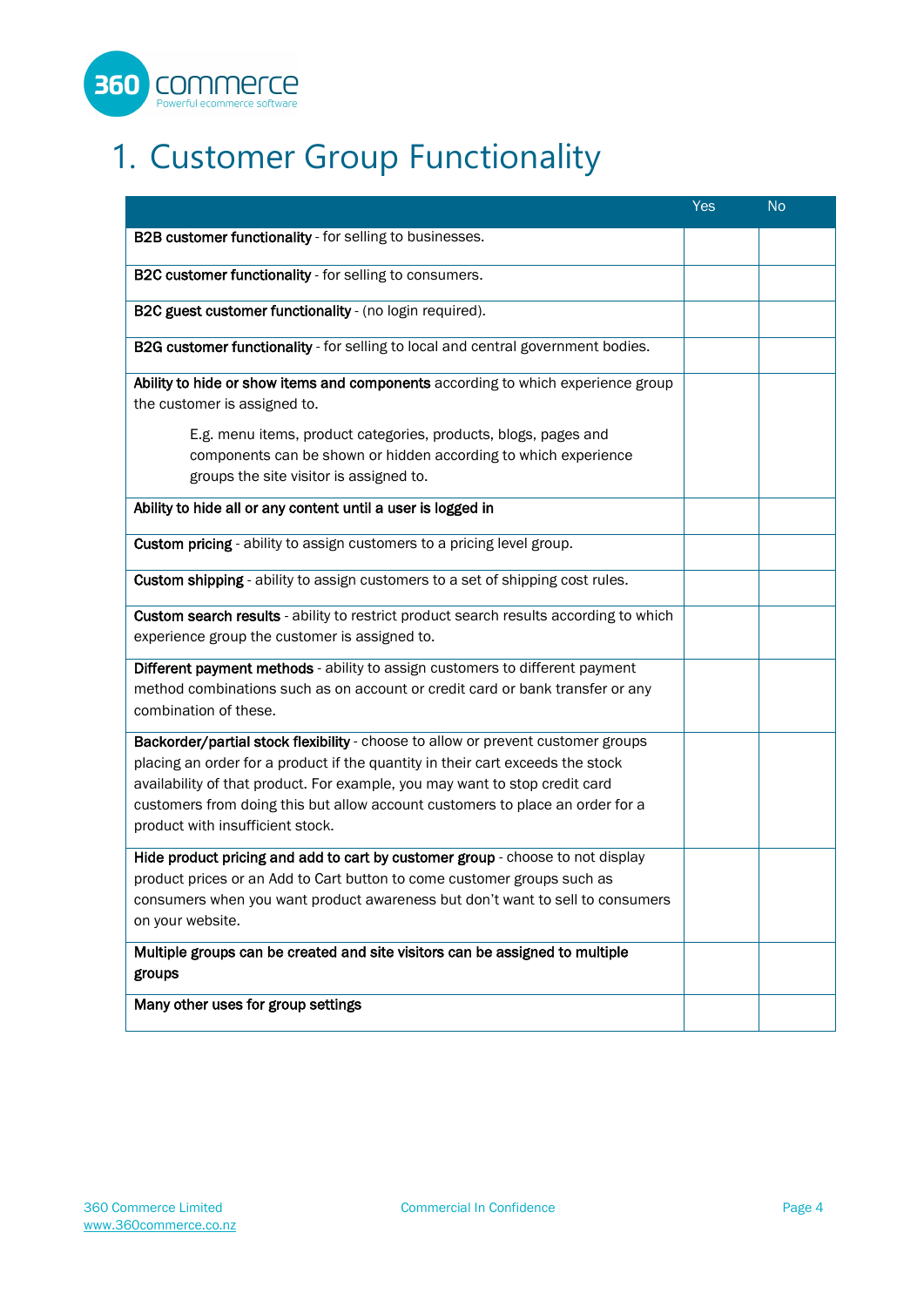

#### <span id="page-4-0"></span>2. Search Features

|                                                                                                                                                                                         | <b>Yes</b> | <b>No</b> |
|-----------------------------------------------------------------------------------------------------------------------------------------------------------------------------------------|------------|-----------|
| Restrict search results according to which experience group the customer is<br>assigned to.                                                                                             |            |           |
| Fuzzy search - just like with Google you can be a bad speller or typist and still find<br>what you want. E.g. if you type "sprung" you will get results that contain the word<br>spring |            |           |
| <b>Predictive searching - just like Google, a drop-down box shows products that are</b><br>best matches                                                                                 |            |           |
| Grammar stemming - E.g. a search for "earthed" will find a product with earthing<br>in the name                                                                                         |            |           |
| Customers can refine search results and categories by child categories and/or<br>facets and/or flags and/or tags via check boxes. E.g. by brand                                         |            |           |
| Note: any number of custom facet groups can be added by your staff to make<br>search results filtering easy for your customers.                                                         |            |           |
| Search by hidden product keywords                                                                                                                                                       |            |           |
| Place a search results component on any page                                                                                                                                            |            |           |
| Apply flags such as "SALE" - to display on selected product images in the search<br>results.                                                                                            |            |           |
| Option to boost selected products higher in search results                                                                                                                              |            |           |
| Option to have different images and text for presentation of product information -<br>in product search results than is shown on product pages.                                         |            |           |
| Quick order button on each product search result that allows shoppers to place<br>add an item to the cart without having to go to the product page.                                     |            |           |
| Configure data on search results tiles - choose to display price, product code,<br>product flags, quick order button, manufacturer code and brand                                       |            |           |

*Note: product search results are highly configurable to suit your business goals and include fuzzy search, look ahead predictive search and grammar stemming search. Your staff can also style search results.*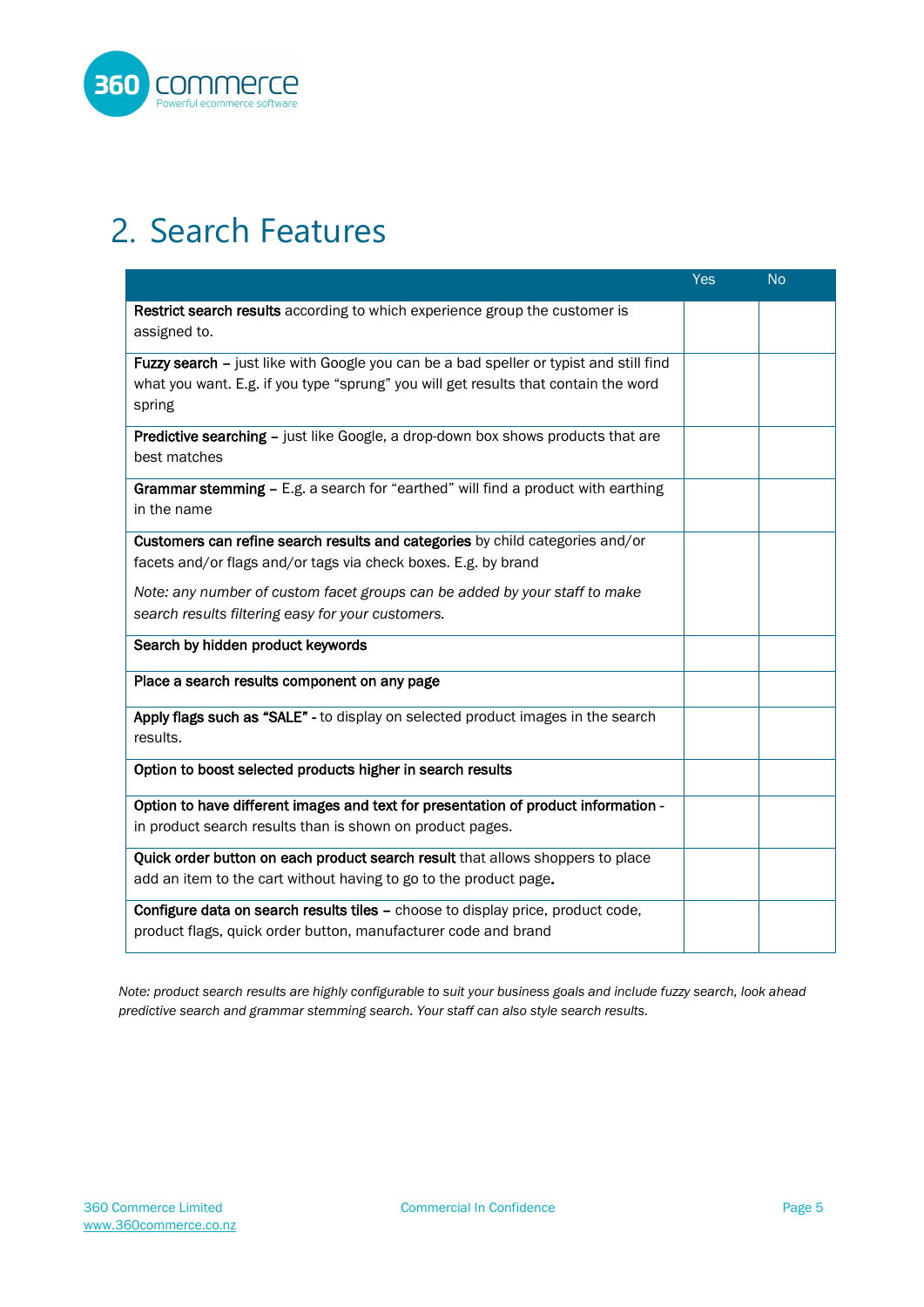

# <span id="page-5-0"></span>3. Products and Product Pricing Functionality

|            |                                                                                 | <b>Yes</b> | <b>No</b> |
|------------|---------------------------------------------------------------------------------|------------|-----------|
|            | <b>Stock Levels</b>                                                             |            |           |
| $\bullet$  | Optionally show actual stock levels                                             |            |           |
| $\bullet$  | Optionally show custom stock availability messages based on quantity            |            |           |
|            | Instant up-to-the-second stock levels - customer can see price levels for every |            |           |
|            | branch (an integration module).                                                 |            |           |
| Variants   |                                                                                 |            |           |
| $\bullet$  | Unlimited number of product variant attribute groups                            |            |           |
| $\bullet$  | Custom product variant attribute groups - E.g., Computer specs                  |            |           |
|            | Add products to a favourites list from product page                             |            |           |
| <b>GST</b> |                                                                                 |            |           |
|            | Custom GST labels for B2C and Guest customers                                   |            |           |
|            | Custom GST labels for B2B customers                                             |            |           |
| $\bullet$  | Option to show prices GST exclusive or inclusive for B2C customers              |            |           |
|            | Option to show prices GST exclusive or inclusive for B2B customers              |            |           |
|            | Multiple product pricing options                                                |            |           |
|            | Consumer price (B2C)                                                            |            |           |
|            | Standard B2B customer price                                                     |            |           |
|            | Multiple B2B price levels with the ability to assign each customer to the       |            |           |
|            | same price level across all products                                            |            |           |
|            | Multiple B2B price levels with the ability to assign each customer to           |            |           |
|            | different price levels for different groups of products                         |            |           |
|            | Quantity break pricing - B2B and B2C                                            |            |           |
|            | Contract pricing (customer-product matrix) for B2B customers                    |            |           |
|            | <b>Pricing Related Display</b>                                                  |            |           |
|            | Option to show quantity price break table                                       |            |           |
|            | Option to show recommended retail price                                         |            |           |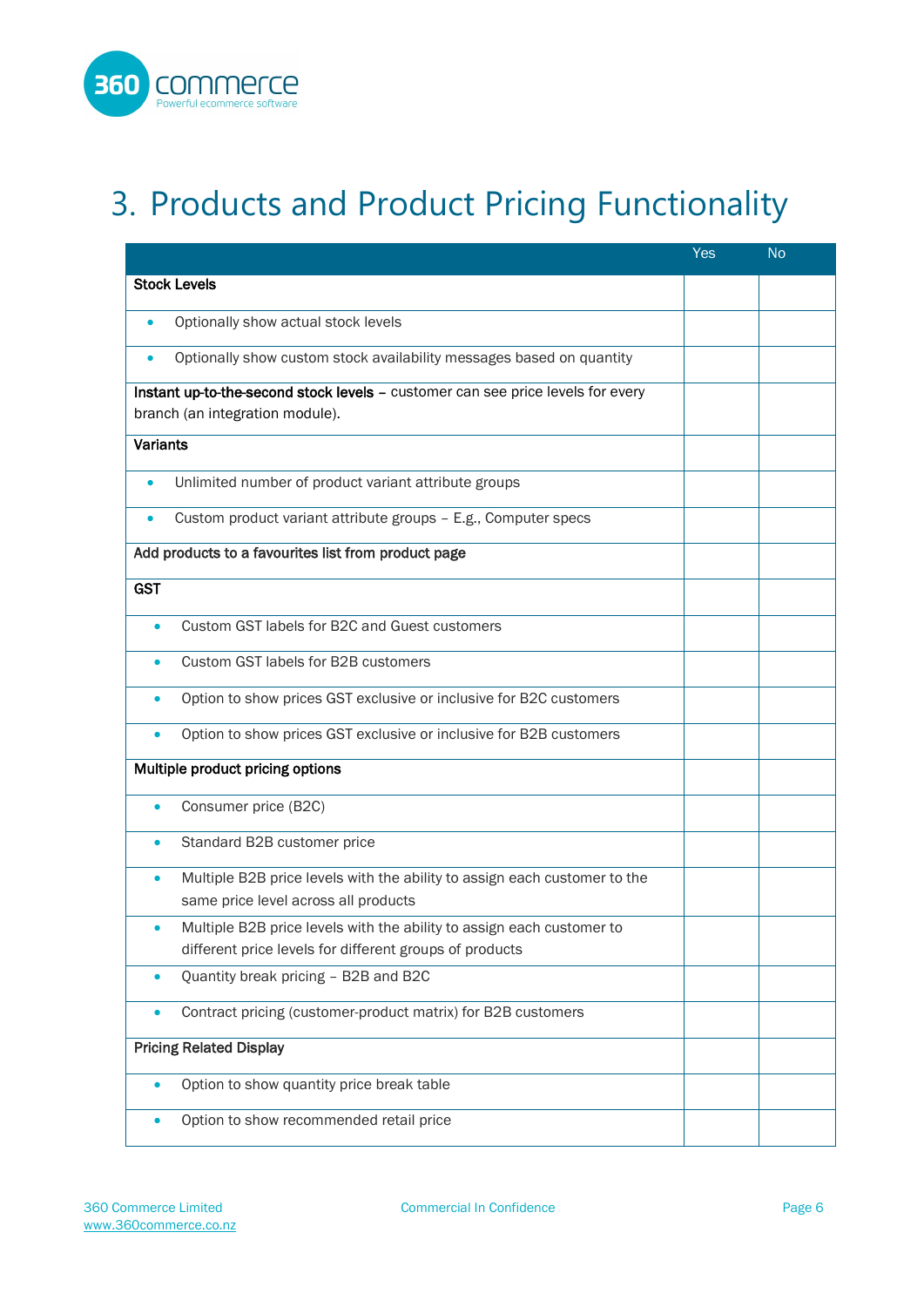

| Option to display of "Was" and "Now" prices                                                                                                                                                |  |
|--------------------------------------------------------------------------------------------------------------------------------------------------------------------------------------------|--|
| Note: Not available for products that are set up as variants under a<br>$\circ$                                                                                                            |  |
| master product as each variant can have a different price                                                                                                                                  |  |
| Option to show quantity price break percentage saving                                                                                                                                      |  |
| Option to show the number of units per pack                                                                                                                                                |  |
| Option to display price per unit. E.g., If cost per metre for a 50 metre long<br>$\bullet$<br>roll is \$2.50, \$2.50 would be displayed but the customer would have to<br>purchase a roll. |  |
| Option to show a price note - each product can have a price note that will<br>appear on its product page on the website. e.g., "Buy 20 to get a full<br>carton"                            |  |
| Option to set a minimum order quantity<br>$\bullet$                                                                                                                                        |  |
| Option to set a step quantity above the minimum order quantity. E.g., you<br>$\bullet$<br>might want a product to only be ordered with a minimum of 12, then 18<br>then 24 and so on.      |  |
| Option to show the customer's price, a reference price such as Trade price<br>$\bullet$<br>and the discount that represents.                                                               |  |
| Option to hide the price and the add-to-cart button if a site visitor is not<br>logged in or is assigned to a restricted group.                                                            |  |
| Optional custom enquiry form - add a product enquiry form component on all or<br>some product pages.                                                                                       |  |
| Custom flags such as "SALE" and "NEW" to display on product images in the<br>product page and search results.                                                                              |  |
| Products can appear in more than one category.                                                                                                                                             |  |
| Note: that if a product is in more than one category, the URL of the top category in the list<br>of categories will be the canonical instance for SEO purposes for that product.           |  |
| Related products - automatic population of related products components by<br>category, product flag or keyword.                                                                            |  |
| Product page layouts can be different for different types of products                                                                                                                      |  |
| Quick order pop-up layouts can be different for different types of products                                                                                                                |  |
| Advanced product loading integration - product page content can be loaded<br>automatically from ERP - Optional integration module                                                          |  |
| Multiple product images for each product                                                                                                                                                   |  |
| Product information media PDF's on product page. E.g. instructions, brochures and<br>material safety data sheets that are held in the media library                                        |  |
| Place any component on any product page - E.g. videos, accordion or tab<br>components, related product carousels                                                                           |  |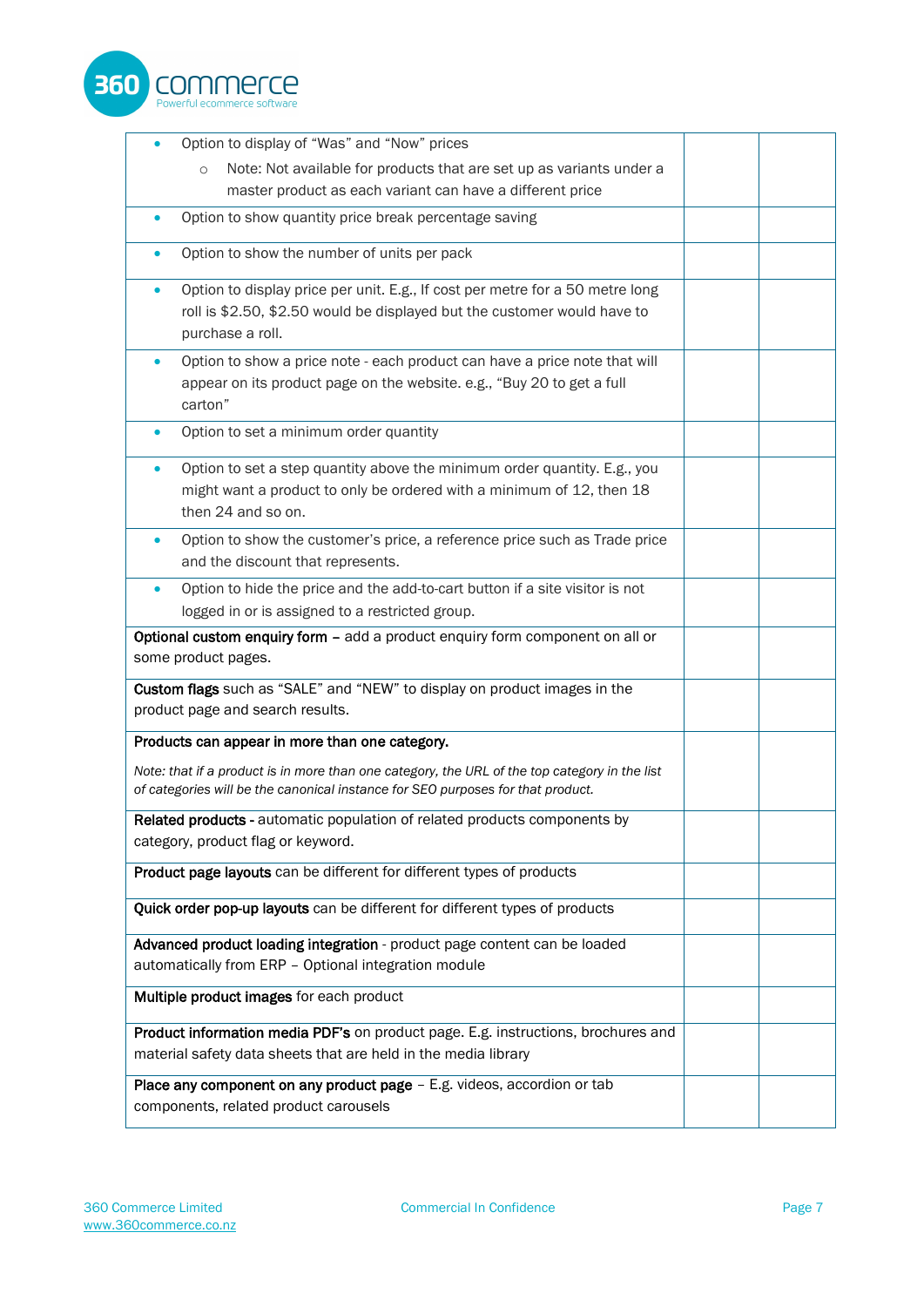

# <span id="page-7-0"></span>4. Ordering Functionality

|                                                                                            | <b>Yes</b> | <b>No</b> |
|--------------------------------------------------------------------------------------------|------------|-----------|
| Use 360 Commerce as your inhouse sales system whenever your ERP or retail                  |            |           |
| sales system is offline.                                                                   |            |           |
| Classic retail product variant drop-down selection with add to cart button. E.g.,          |            |           |
| colours, size or any other custom variant type. For example, shoppers can click on         |            |           |
| the size field and see all the sizes available for a particular product.                   |            |           |
| Product colour swatches component - for easy ordering of colour variants.                  |            |           |
| Show product options. - allows shopper to quickly add options to a product without         |            |           |
| leaving the product page or quick order pop-up.                                            |            |           |
| Table of product variants selection for add to cart - better for professional buyers       |            |           |
| ordering multiple products at a time.                                                      |            |           |
| Floating add to cart button - floats on the user's screen for both the table of            |            |           |
| product variants component and the product collection component.                           |            |           |
| This means that the add to cart always in view and eliminates scrolling to the             |            |           |
| bottom of a table to add all the items to the cart.                                        |            |           |
| Add to cart by scanning a product's bar code                                               |            |           |
|                                                                                            |            |           |
| Allow or disallow ordering of products with insufficient stock                             |            |           |
| Order from a favourites list                                                               |            |           |
| <b>Click and Collect Orders</b>                                                            |            |           |
| Customer can choose Click and Collect on the checkout page.                                |            |           |
| Fields on the checkout page to capture the first and last name, email                      |            |           |
| address and mobile number of the person picking up the order                               |            |           |
| With the real time branch stock integration the customer can see the live<br>$\bullet$     |            |           |
| stock holding in each branch or stock location                                             |            |           |
| Customer can choose which branch or location they want to pick it up from<br>$\bullet$     |            |           |
| Data specific to Click and Collect orders will be sent to custom fields in<br>$\bullet$    |            |           |
| NetSuite which can have automatic workflows to ensure the staff at the                     |            |           |
| selected branch start work on the order.                                                   |            |           |
| Ordering on behalf of someone else                                                         |            |           |
| Order any item on behalf of anyone else<br>$\bullet$                                       |            |           |
| Order on behalf using another person's favourites list - ideal for items that<br>$\bullet$ |            |           |
| are centrally purchased when the recipient of the order has a favourites list.             |            |           |
| A good application for this is staff uniforms.                                             |            |           |
|                                                                                            |            |           |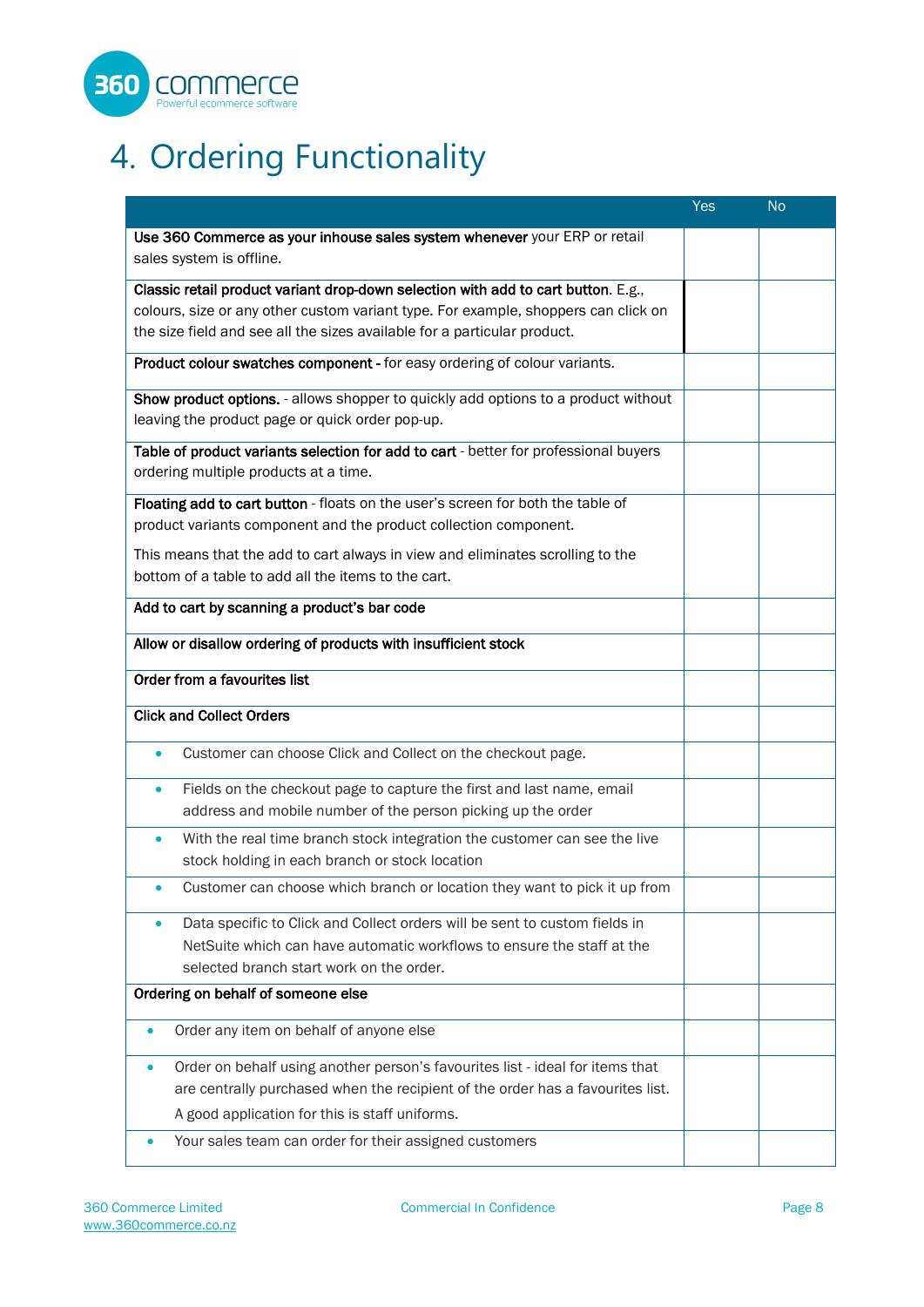

|           | Your customers can order for their own staff                                                                                                        |  |
|-----------|-----------------------------------------------------------------------------------------------------------------------------------------------------|--|
|           | Do anything else as though you were someone else such as viewing their                                                                              |  |
|           | order history or download invoices, credit notes and custom pricelists.                                                                             |  |
| $\bullet$ | All of the above is controlled by assigned group rights for security and                                                                            |  |
|           | confidentiality.                                                                                                                                    |  |
|           | Product order history component                                                                                                                     |  |
| $\bullet$ | Either website orders only                                                                                                                          |  |
| $\bullet$ | Or all orders through an optional integration                                                                                                       |  |
|           | Reorder from past orders                                                                                                                            |  |
|           | Optional fields in the checkout page                                                                                                                |  |
|           | Choose to show a purchase order field in the checkout page that can be                                                                              |  |
|           | optional or mandatory from user to user according to which experience group                                                                         |  |
|           | the user is assigned to.                                                                                                                            |  |
|           | For example, if you have a customer that wanted their buyers type a purchase order                                                                  |  |
|           | or text in the checkout page, they could whereas other customers would not see that<br>field at all.                                                |  |
| $\bullet$ | Choose to show a cost centre field in the checkout page that can be optional                                                                        |  |
|           | or mandatory from user to user according to which experience group the                                                                              |  |
|           | user is assigned to.                                                                                                                                |  |
| $\bullet$ | Choose to show a customer project field in the checkout page that can be                                                                            |  |
|           | optional or mandatory from user to user according to which experience group                                                                         |  |
|           | the user is assigned to.                                                                                                                            |  |
| $\bullet$ | Choose to show a customer reference field in the checkout page that can be                                                                          |  |
|           | optional or mandatory from user to user according to which experience group                                                                         |  |
|           | the user is assigned to.                                                                                                                            |  |
|           | Choose to show a "Care of" address field in the checkout page - so the                                                                              |  |
|           | person who the order is addressed to can be different from the person who                                                                           |  |
|           | the order is actually for. For example, they might be a supervisor.<br>This field can be optional or mandatory or not displayed at all according to |  |
|           | which experience group the user is assigned to.                                                                                                     |  |
|           | Automatic address verification via NZ Post API to ensure delivery.                                                                                  |  |
|           |                                                                                                                                                     |  |
|           | <b>Customer addresses</b>                                                                                                                           |  |
|           | Setting to allow or disallow address changes in the checkout page                                                                                   |  |
|           | Automatic storage of the first address that a user enters in the checkout                                                                           |  |
|           | page                                                                                                                                                |  |
|           | Setting to allow users to change stored delivery addresses                                                                                          |  |
|           | Store multiple delivery addresses                                                                                                                   |  |
|           | <b>Additional information</b>                                                                                                                       |  |
|           |                                                                                                                                                     |  |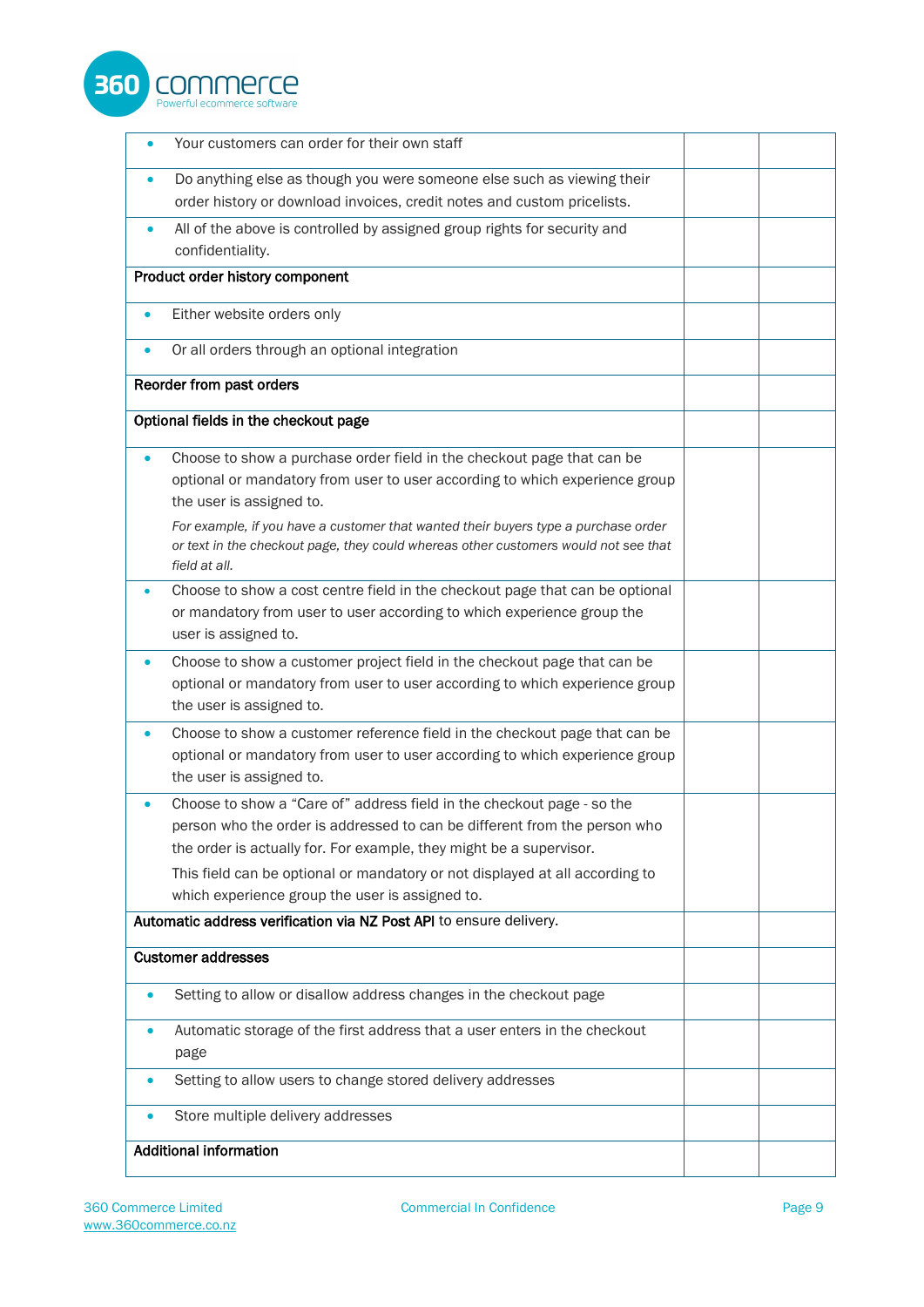

| Optional forms in checkout to collect additional information<br>$\bullet$                 |  |  |
|-------------------------------------------------------------------------------------------|--|--|
| Optional backorder messaging in cart and checkout<br>$\bullet$                            |  |  |
| Ability to add any content component to the checkout page. E.g. messages<br>٠<br>or forms |  |  |
| Bulk CSV order upload for applications such as a bill of materials                        |  |  |
| Find a branch, distributor or retailer component                                          |  |  |
| <b>Fast order form –</b> order at speed by typing known product codes or keywords         |  |  |

# <span id="page-9-0"></span>5. Shipping Functionality

|                                                                                | <b>Yes</b> | <b>No</b> |
|--------------------------------------------------------------------------------|------------|-----------|
| Unlimited shipping methods                                                     |            |           |
| Assign customers to any shipping method                                        |            |           |
| Optional free shipping trigger point - according to which experience group the |            |           |
| customer is assigned to.                                                       |            |           |
| Advanced shipping price calculator module                                      |            |           |
| Price by size and quantity of products<br>۰                                    |            |           |
| Price by distance through hidden Google Maps integration<br>۰                  |            |           |
| Premium for Rural Delivery through NZ Post API integration<br>۰                |            |           |
| Discount by number of items in order<br>۰                                      |            |           |
| Reducing prices according to the number of products in one order<br>۰          |            |           |
| Set a maximum dollar or percentage price for shipping                          |            |           |
| Multiple shipping calculator rules                                             |            |           |

#### <span id="page-9-1"></span>6. Return Authorisation Request Features

|                                                                        | Yes | N٥ |
|------------------------------------------------------------------------|-----|----|
| View past offline and online orders and request a return for any order |     |    |
| Customer can choose quantity to be returned                            |     |    |
| Customer can provide a reason for each product                         |     |    |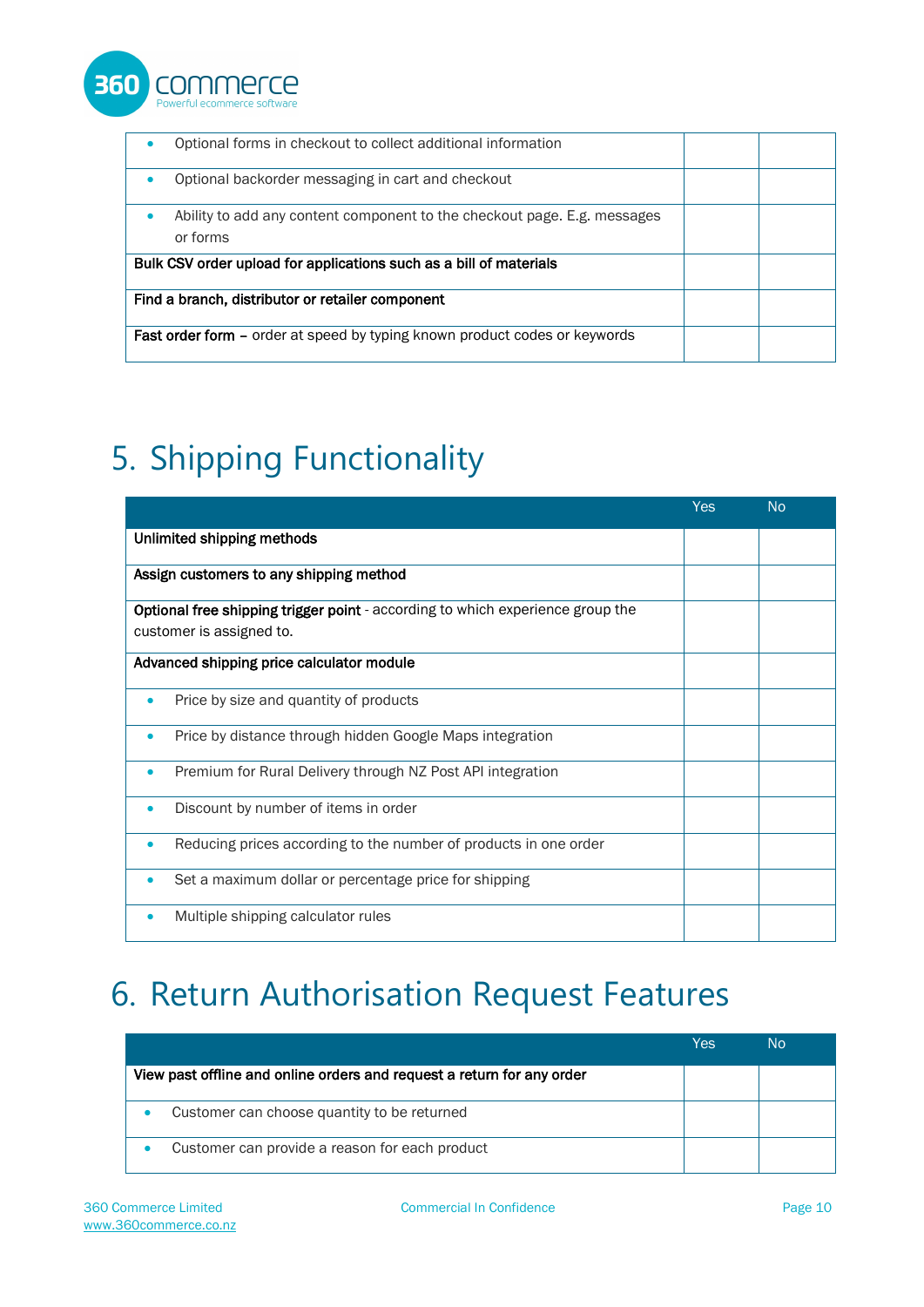

| Customer can provide a message for the whole request                                                        |  |
|-------------------------------------------------------------------------------------------------------------|--|
| Request is sent by email<br>There is the option to have it pushed to NetSuite via an integration<br>$\circ$ |  |
| Optional Advanced Return Authorisation Request integration to an ERP<br>system                              |  |

## <span id="page-10-0"></span>7. Custom Forms Functionality

|                                                                                               | Yes | No |
|-----------------------------------------------------------------------------------------------|-----|----|
| Build your own single or multiple page forms                                                  |     |    |
| Conditional questions                                                                         |     |    |
| Form workflow - e.g., for a B2B customer account application.<br>$\bullet$                    |     |    |
| Post form data to other applications automatically - integration development<br>۰<br>required |     |    |
| Option for form submissions to generate emails to multiple email accounts                     |     |    |

# <span id="page-10-1"></span>8. Marketing and Customer Support Functionality

|                                                                                                                                                                                                                                                                                                                                                                                                        | <b>Yes</b> | <b>No</b> |
|--------------------------------------------------------------------------------------------------------------------------------------------------------------------------------------------------------------------------------------------------------------------------------------------------------------------------------------------------------------------------------------------------------|------------|-----------|
| Google Tag Manager and Analytics - Search Engine Optimisation tools (SEO).                                                                                                                                                                                                                                                                                                                             |            |           |
| Third party provided chat service - for customer support.                                                                                                                                                                                                                                                                                                                                              |            |           |
| Third party provided video chat service - for customer support.                                                                                                                                                                                                                                                                                                                                        |            |           |
| Any $3rd$ Party marketing tool – provided the implementation is by JavaScript copy<br>and paste.                                                                                                                                                                                                                                                                                                       |            |           |
| <b>Blog component</b>                                                                                                                                                                                                                                                                                                                                                                                  |            |           |
| Third party social media share component - AddThis.com                                                                                                                                                                                                                                                                                                                                                 |            |           |
| Lead magnet pages                                                                                                                                                                                                                                                                                                                                                                                      |            |           |
| These are pages that are used for a marketing campaign. For example, if you<br>wanted to promote a new product range, you would have a page that has content<br>written to attract end users to it via google search results, social media etc. On the<br>page you could have an enquiry form, request a sample form and information on<br>how or why to buy. You can even have an add-to-cart button. |            |           |
| Mail Chimp or Campaign Monitor - email newsletter sign up form.                                                                                                                                                                                                                                                                                                                                        |            |           |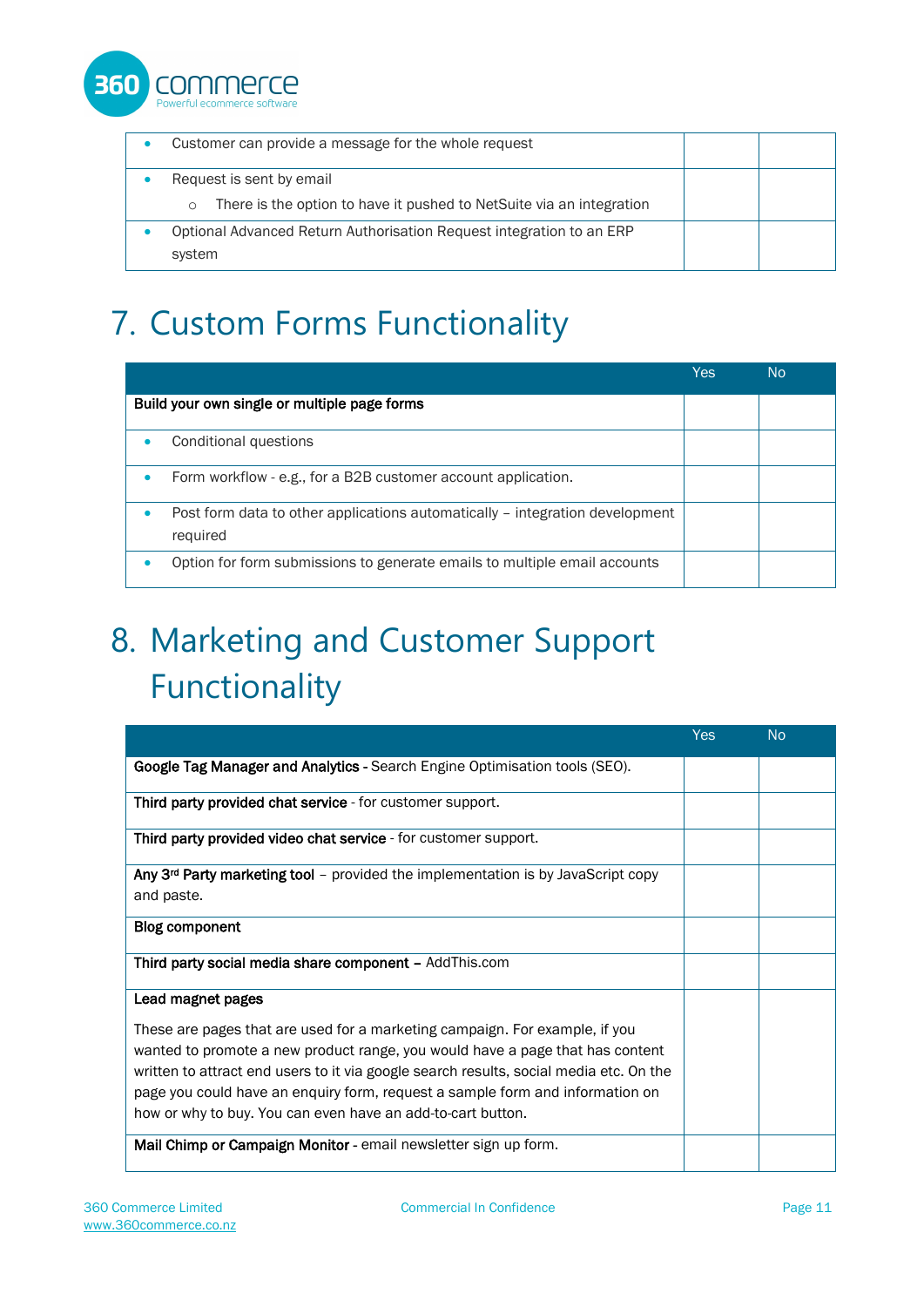

| CRM (e.g., HubSpot) sign up form - in the footer on every page for site visitors to   |  |
|---------------------------------------------------------------------------------------|--|
| register for newsletters etc. Any CRM form can be used if it is iframe embeddable.    |  |
| Sitewide call to action component - this is a marketing component that can be         |  |
| automatically placed on all pages asking the buyer to do something such as read       |  |
| about a new product.                                                                  |  |
| 301 Redirect module - Essential for SEO when moving from an old site to a new         |  |
| site, this is an area in the back end of the website that you can use to map the old  |  |
| website page URLs to the equivalent page URLs on the new website so that people       |  |
| who have bookmarks saved or URLs in emails won't get an error page.                   |  |
| <b>Google merchant feed RSS file - this enables you to automatically have product</b> |  |
| adverts with your product images appear at the top of Google search results           |  |
| pages.                                                                                |  |
|                                                                                       |  |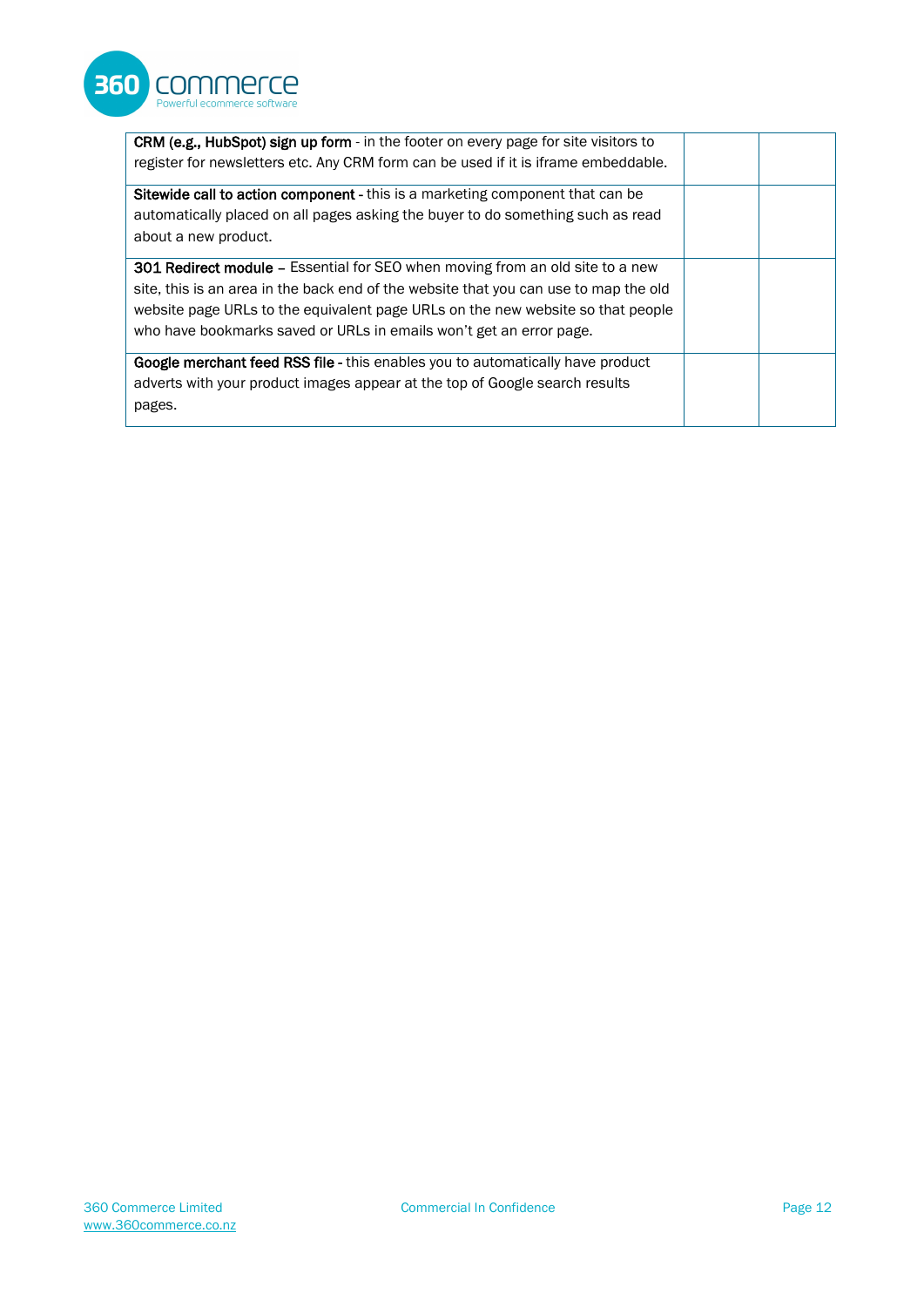

# <span id="page-12-0"></span>9. NetSuite ERP Integrations Modules

|                                                                                                                                                                                                                                                                                                                                                          | Yes | <b>No</b> |
|----------------------------------------------------------------------------------------------------------------------------------------------------------------------------------------------------------------------------------------------------------------------------------------------------------------------------------------------------------|-----|-----------|
| Because every NetSuite system implementation is to some degree custom, 360<br>Commerce integrations also need some degree of customisation to reflect that.                                                                                                                                                                                              |     |           |
| Integration module options are;                                                                                                                                                                                                                                                                                                                          |     |           |
| Module 1 - Orders down to NetSuite and Product stock levels plus product<br>$\bullet$<br>pricing up to the website Investment.                                                                                                                                                                                                                           |     |           |
| Module 2 - Advanced product information pulled up from NetSuite including<br>$\bullet$<br>product images where available.                                                                                                                                                                                                                                |     |           |
| Module 2B - Search filter information (facets) pulled up from NetSuite with<br>$\bullet$<br>new facet groups added automatically. E.g. Brands, size, colour.                                                                                                                                                                                             |     |           |
| Module 3 - All orders (online and offline) pulled up from NetSuite and<br>$\bullet$<br>presented as historic orders for reordering and return authorisation<br>requests.                                                                                                                                                                                 |     |           |
| Module 4 - Customer data pulled up from NetSuite to set up new customers<br>$\bullet$<br>and unpublish customer that can no longer place orders                                                                                                                                                                                                          |     |           |
| Module 5 - Push Return Authorisation Request information from the website<br>$\bullet$<br>to NetSuite.                                                                                                                                                                                                                                                   |     |           |
| Module 6 - Pull up Courier Tracking Numbers from NetSuite<br>$\bullet$                                                                                                                                                                                                                                                                                   |     |           |
| Module 7 - Download invoices, credit notes from NetSuite in PDF or Excel<br>$\bullet$<br>CSV form. View up-to-the-second aged balances.                                                                                                                                                                                                                  |     |           |
| Module 8 - View quotes that have been completed in NetSuite.<br>$\bullet$                                                                                                                                                                                                                                                                                |     |           |
| Module 9 - Customer can download their current pricing from NetSuite<br>$\bullet$                                                                                                                                                                                                                                                                        |     |           |
| Module 10 - Up-to-the-second branch location stock numbers<br>$\bullet$                                                                                                                                                                                                                                                                                  |     |           |
| Module 11 - This is required when there are very large numbers of prices.<br>$\bullet$<br>For speed of pricing updates, the prices must be held in cloud cached<br>memory. We only have one customer who requires this. They have over<br>50,000 prices and for legacy reasons a price structure that has over 11<br>million price/product combinations. |     |           |
| Note: integration is a great strength of 360 Commerce so we can integrate to any<br>third-party system - ERP systems such as NetSuite, CRMs, HubSpot, Post, Google<br>Maps etc.                                                                                                                                                                          |     |           |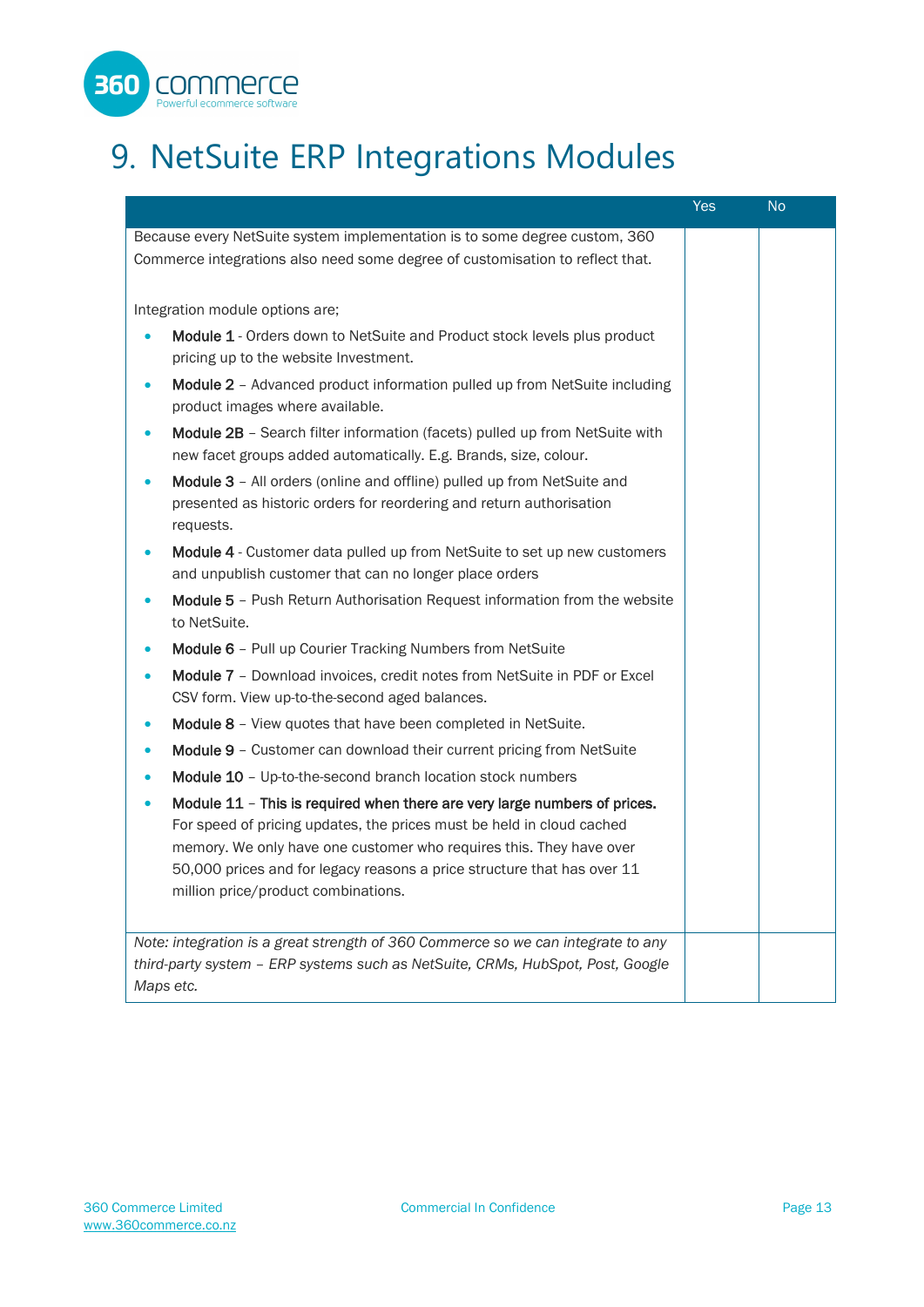

#### <span id="page-13-0"></span>10. Other Modules

|                                                                                                                                                                                                                                                                          | <b>Yes</b> | No |
|--------------------------------------------------------------------------------------------------------------------------------------------------------------------------------------------------------------------------------------------------------------------------|------------|----|
| Advanced shipping cost calculator - calculates a shipping price based on size and<br>number of items, distance from a warehouse, rural delivery or not plus a bunch of<br>other features. It means the customer knows how much they are going to pay<br>when they order. |            |    |
| Order by barcode scanning – rapidly build an order using a phone or laptop<br>camera to scan product bar codes                                                                                                                                                           |            |    |
| If you require any other integration, just tell us your requirements                                                                                                                                                                                                     |            |    |

#### <span id="page-13-1"></span>11.Additional Requirements & Notes

This section if for making notes on any of the above or highlighting any features or functionality that you require that is not listed.

\_\_\_\_\_\_\_\_\_\_\_\_\_\_\_\_\_\_\_\_\_\_\_\_\_\_\_\_\_\_\_\_\_\_\_\_\_\_\_\_\_\_\_\_\_\_\_\_\_\_\_\_\_\_\_\_\_\_\_\_\_\_\_\_\_\_\_\_\_\_\_\_\_\_\_\_\_\_\_\_\_\_\_

\_\_\_\_\_\_\_\_\_\_\_\_\_\_\_\_\_\_\_\_\_\_\_\_\_\_\_\_\_\_\_\_\_\_\_\_\_\_\_\_\_\_\_\_\_\_\_\_\_\_\_\_\_\_\_\_\_\_\_\_\_\_\_\_\_\_\_\_\_\_\_\_\_\_\_\_\_\_\_\_\_\_\_

\_\_\_\_\_\_\_\_\_\_\_\_\_\_\_\_\_\_\_\_\_\_\_\_\_\_\_\_\_\_\_\_\_\_\_\_\_\_\_\_\_\_\_\_\_\_\_\_\_\_\_\_\_\_\_\_\_\_\_\_\_\_\_\_\_\_\_\_\_\_\_\_\_\_\_\_\_\_\_\_\_\_\_

\_\_\_\_\_\_\_\_\_\_\_\_\_\_\_\_\_\_\_\_\_\_\_\_\_\_\_\_\_\_\_\_\_\_\_\_\_\_\_\_\_\_\_\_\_\_\_\_\_\_\_\_\_\_\_\_\_\_\_\_\_\_\_\_\_\_\_\_\_\_\_\_\_\_\_\_\_\_\_\_\_\_\_

\_\_\_\_\_\_\_\_\_\_\_\_\_\_\_\_\_\_\_\_\_\_\_\_\_\_\_\_\_\_\_\_\_\_\_\_\_\_\_\_\_\_\_\_\_\_\_\_\_\_\_\_\_\_\_\_\_\_\_\_\_\_\_\_\_\_\_\_\_\_\_\_\_\_\_\_\_\_\_\_\_\_\_

\_\_\_\_\_\_\_\_\_\_\_\_\_\_\_\_\_\_\_\_\_\_\_\_\_\_\_\_\_\_\_\_\_\_\_\_\_\_\_\_\_\_\_\_\_\_\_\_\_\_\_\_\_\_\_\_\_\_\_\_\_\_\_\_\_\_\_\_\_\_\_\_\_\_\_\_\_\_\_\_\_\_\_

\_\_\_\_\_\_\_\_\_\_\_\_\_\_\_\_\_\_\_\_\_\_\_\_\_\_\_\_\_\_\_\_\_\_\_\_\_\_\_\_\_\_\_\_\_\_\_\_\_\_\_\_\_\_\_\_\_\_\_\_\_\_\_\_\_\_\_\_\_\_\_\_\_\_\_\_\_\_\_\_\_\_\_

\_\_\_\_\_\_\_\_\_\_\_\_\_\_\_\_\_\_\_\_\_\_\_\_\_\_\_\_\_\_\_\_\_\_\_\_\_\_\_\_\_\_\_\_\_\_\_\_\_\_\_\_\_\_\_\_\_\_\_\_\_\_\_\_\_\_\_\_\_\_\_\_\_\_\_\_\_\_\_\_\_\_\_

\_\_\_\_\_\_\_\_\_\_\_\_\_\_\_\_\_\_\_\_\_\_\_\_\_\_\_\_\_\_\_\_\_\_\_\_\_\_\_\_\_\_\_\_\_\_\_\_\_\_\_\_\_\_\_\_\_\_\_\_\_\_\_\_\_\_\_\_\_\_\_\_\_\_\_\_\_\_\_\_\_\_\_

\_\_\_\_\_\_\_\_\_\_\_\_\_\_\_\_\_\_\_\_\_\_\_\_\_\_\_\_\_\_\_\_\_\_\_\_\_\_\_\_\_\_\_\_\_\_\_\_\_\_\_\_\_\_\_\_\_\_\_\_\_\_\_\_\_\_\_\_\_\_\_\_\_\_\_\_\_\_\_\_\_\_\_

\_\_\_\_\_\_\_\_\_\_\_\_\_\_\_\_\_\_\_\_\_\_\_\_\_\_\_\_\_\_\_\_\_\_\_\_\_\_\_\_\_\_\_\_\_\_\_\_\_\_\_\_\_\_\_\_\_\_\_\_\_\_\_\_\_\_\_\_\_\_\_\_\_\_\_\_\_\_\_\_\_\_\_

\_\_\_\_\_\_\_\_\_\_\_\_\_\_\_\_\_\_\_\_\_\_\_\_\_\_\_\_\_\_\_\_\_\_\_\_\_\_\_\_\_\_\_\_\_\_\_\_\_\_\_\_\_\_\_\_\_\_\_\_\_\_\_\_\_\_\_\_\_\_\_\_\_\_\_\_\_\_\_\_\_\_\_

\_\_\_\_\_\_\_\_\_\_\_\_\_\_\_\_\_\_\_\_\_\_\_\_\_\_\_\_\_\_\_\_\_\_\_\_\_\_\_\_\_\_\_\_\_\_\_\_\_\_\_\_\_\_\_\_\_\_\_\_\_\_\_\_\_\_\_\_\_\_\_\_\_\_\_\_\_\_\_\_\_\_\_

\_\_\_\_\_\_\_\_\_\_\_\_\_\_\_\_\_\_\_\_\_\_\_\_\_\_\_\_\_\_\_\_\_\_\_\_\_\_\_\_\_\_\_\_\_\_\_\_\_\_\_\_\_\_\_\_\_\_\_\_\_\_\_\_\_\_\_\_\_\_\_\_\_\_\_\_\_\_\_\_\_\_\_

\_\_\_\_\_\_\_\_\_\_\_\_\_\_\_\_\_\_\_\_\_\_\_\_\_\_\_\_\_\_\_\_\_\_\_\_\_\_\_\_\_\_\_\_\_\_\_\_\_\_\_\_\_\_\_\_\_\_\_\_\_\_\_\_\_\_\_\_\_\_\_\_\_\_\_\_\_\_\_\_\_\_\_

Please use this space for more notes and any additional requirements.